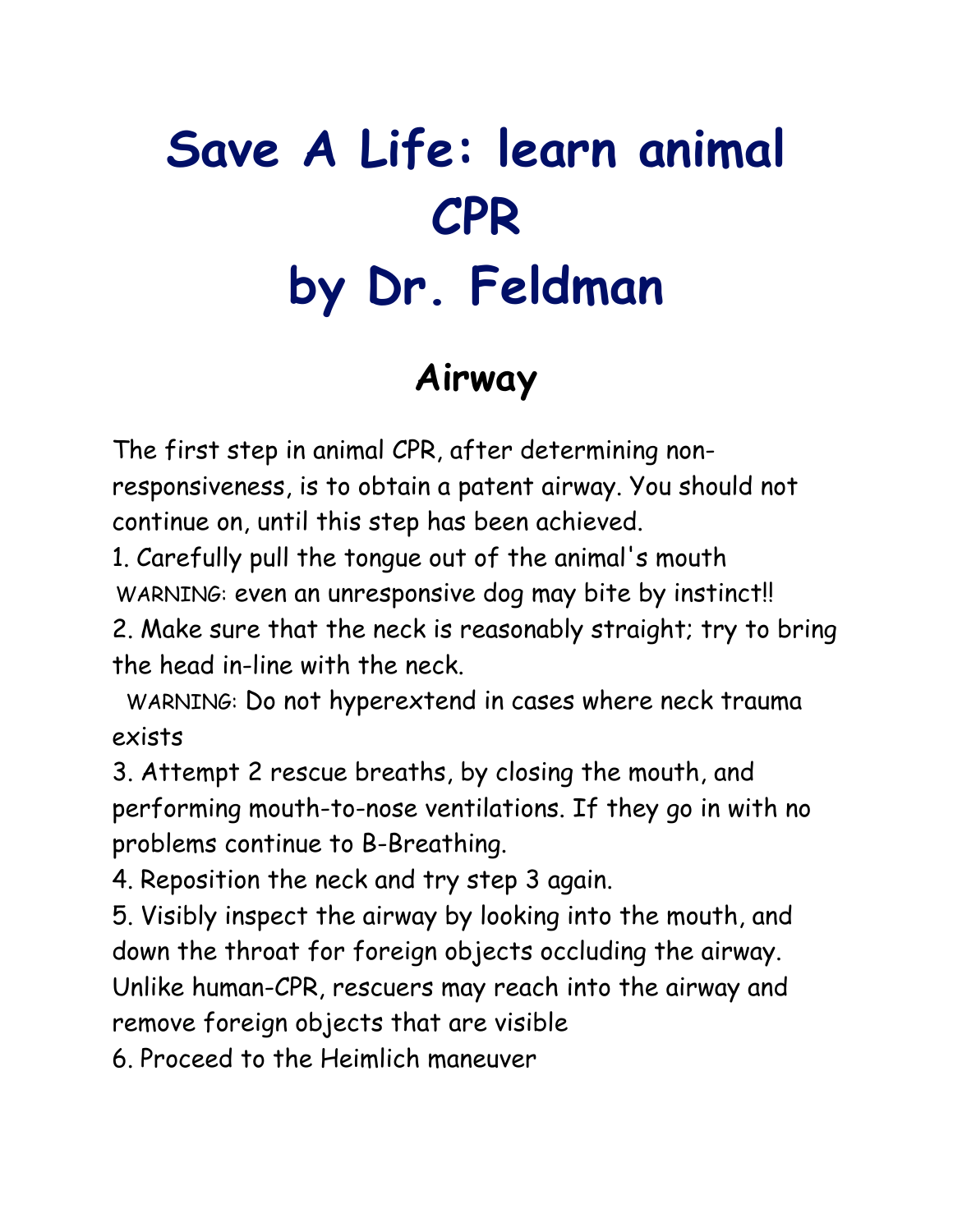## **Heimlich**

After attempting to ventilate:

7. Turn the animal upside down, with its back against your chest

8. With both arms, give 5 sharp thrusts (bear hugs) to the abdomen. Perform each thrust as if it is the one that will expel the object

9. Stop, check to see if the object is visible in the airway, if so, remove it and give 2 mouth-nose rescue breaths. If the breaths do not go in, go back to step 1 Use gravity to help you expel the object

**Breathing**

1. After achieving a patent airway, one must determine whether the animal is breathing, and whether this breathing is effective:

2. Carefully pull the tongue out of the animals mouth WARNING: even an unresponsive dog may bite by instinct!!

3. Make sure that the neck is reasonably straight; try to bring the head in-line with the neck.

WARNING: Do not hyperextend in cases where neck trauma exists

4. Ventilate the animal by closing the mouth, and performing mouth-to-nose ventilations. If they do not go in with ease go to A-Airway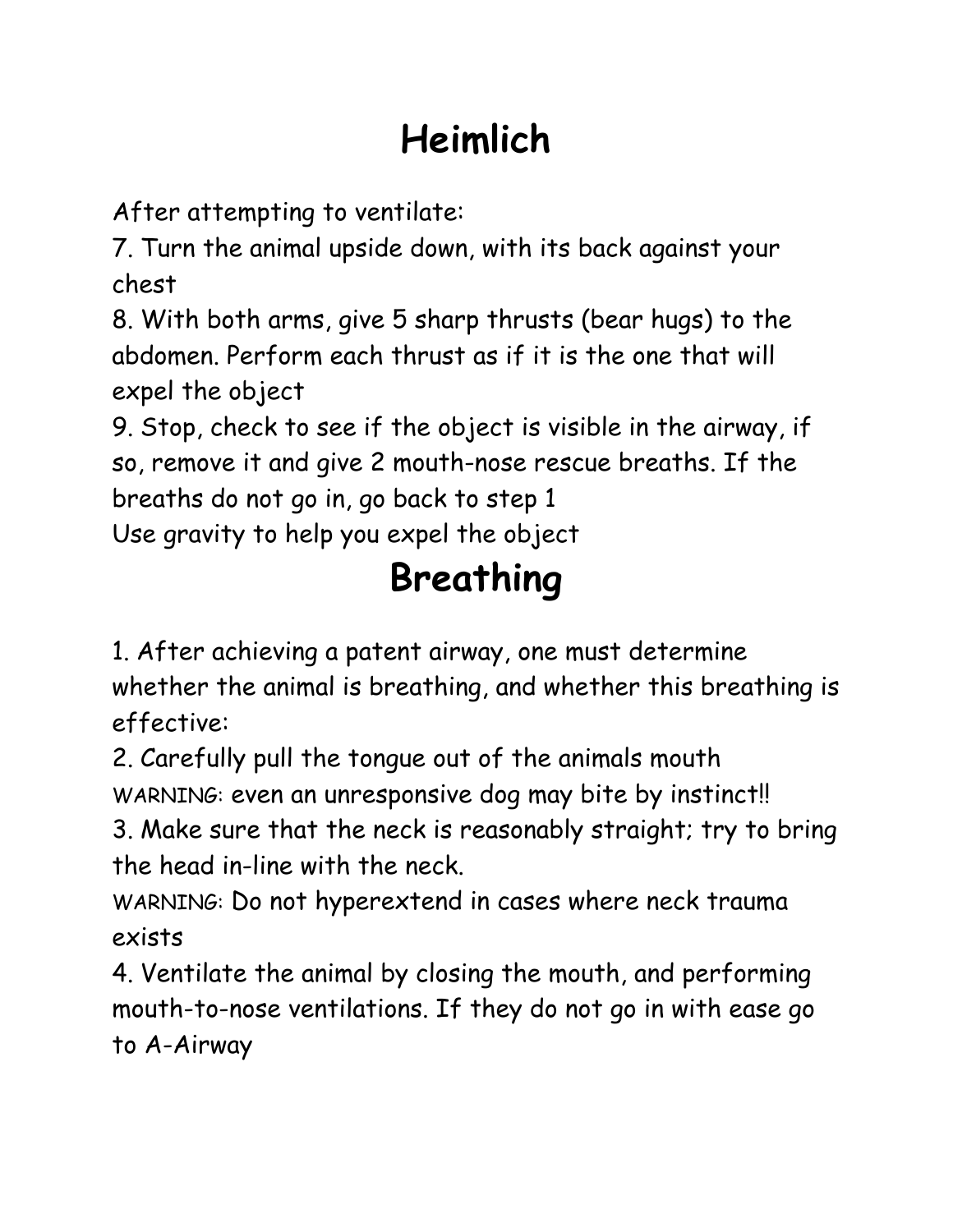5. Ventilate at 20 breaths per minute If supplemental Oxygen is available, and the animal is breathing on its own, use a highflow blowby.

 WARNING: Do not attempt to intubate the animal, without prior training, and properly sized ET tubes.

6. Proceed to C-Circulation, while continuing respiratory support as necessary

### **Circulation**

This is the final step of CPR and should only be initiated after the airway and breathing steps have been completed:

1.Make sure that there are no major (pooling/spurting blood) points of bleeding. Control as necessary

2. Lay the animal on its right side

3. Locate your hands where its left elbow touches the chest. Approximately the middle of the rib-cage

4. Compress the chest 15 times followed by 2 rescue breaths

(3 compressions every 2 seconds). Compress:

- a) 1/2" small dogs
- b) 1" medium dogs
- c) 1.5" large dogs
- 5. Repeat as necessary

 Important: Animals do not have palpable carotid pulses. You can only obtain a femoral pulse in the inguinal crease. (Palpate carefully on a conscious dog!)

#### **Extra**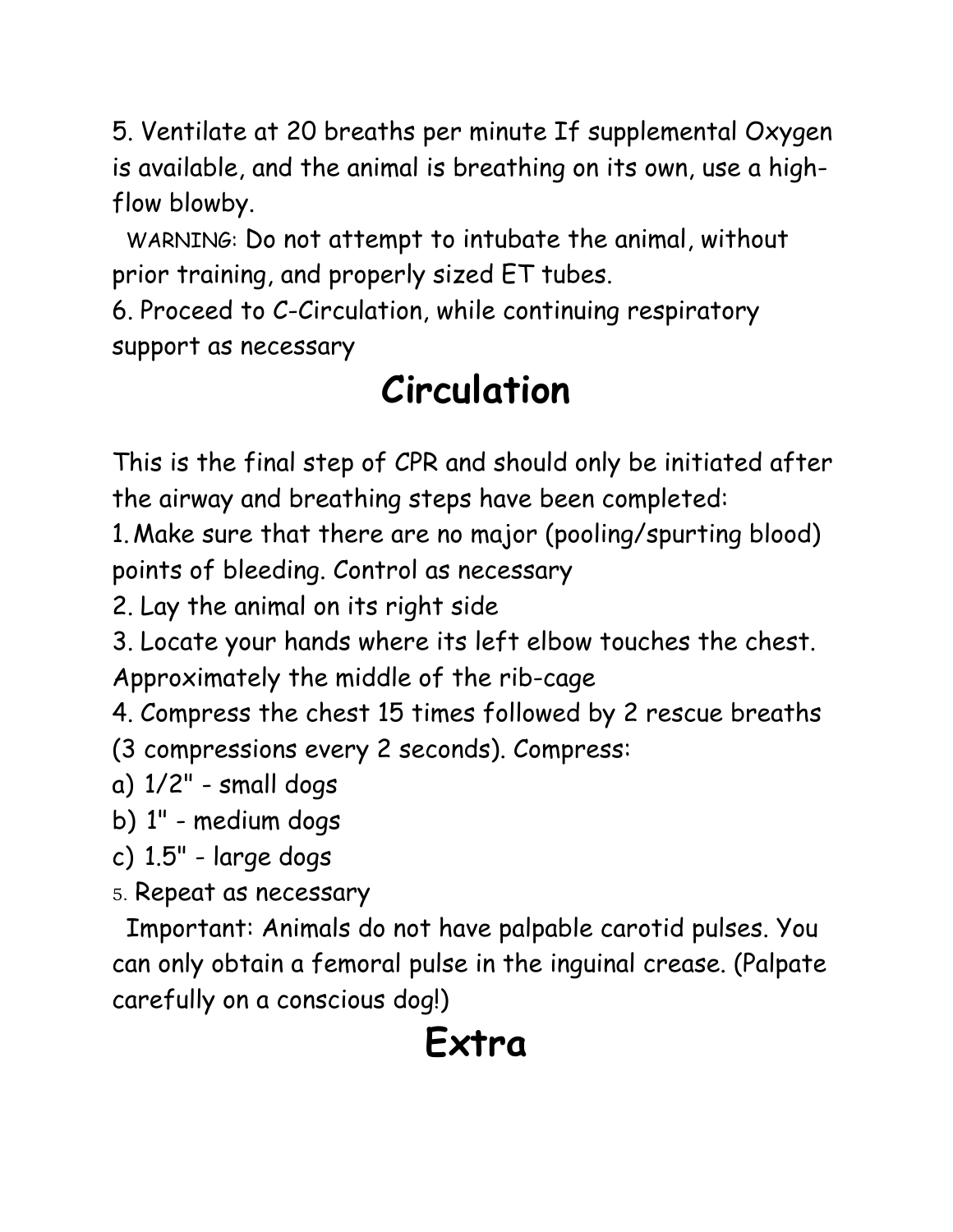During an emergency it is very important that you remain calm. Animals can sense your unease, but cannot understand what is happening and you cannot verbally tell them. Your body language is very important. Be calm, yet deliberate in your actions.

When you determine that you either have corrected the lifethreatening problem, or are unable to stabilize the animal, you should transport to the nearest emergency veterinary hospital.

Notify your emergency clinic that you are coming in with a dog in respiratory arrest with a foreign body airway obstruction and/or cardiac arrest.

Give them the following information via phone if possible: Your name

Your ETA

Steps taken (CPR, O2...)

Breed/size

If a foreign body, what the suspected object is

If a poison or medication has been ingested

Mechanism of injury (hit by car...)

Write the phone number of the 24 hour animal hospital nearest you her

### **About the author**

Dr. Feldman is a Massachusetts and New York Licensed Veterinarian and a member of the Veterinary Emergency and Critical Care Society. This document is primarliy aimed at